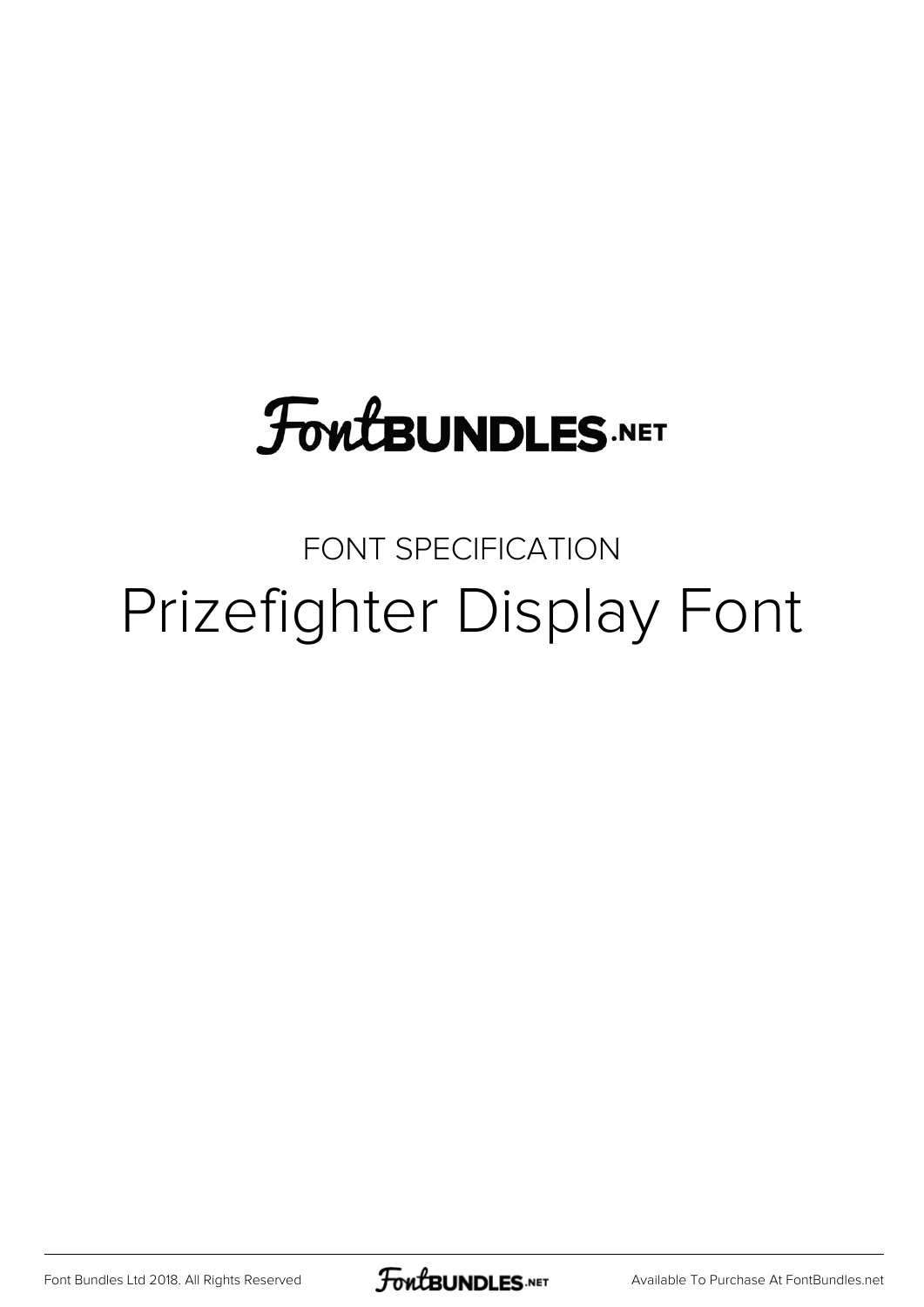#### Prizefighter - Four

**Uppercase Characters** 

<u>에 아이에 어디 아이에 아이에 아</u> 네 20 아 20 22 5 리 리 4 23 라  $\mathcal{L}$ 

Lowercase Characters

### ABCDEFGHUKLMNOPQRSTU  $\setminus$   $\setminus$   $\setminus$   $\setminus$   $\setminus$   $\setminus$   $\setminus$

**Numbers** 

 $(0)$ ]  $23456789$ 

#### **Punctuation and Symbols**

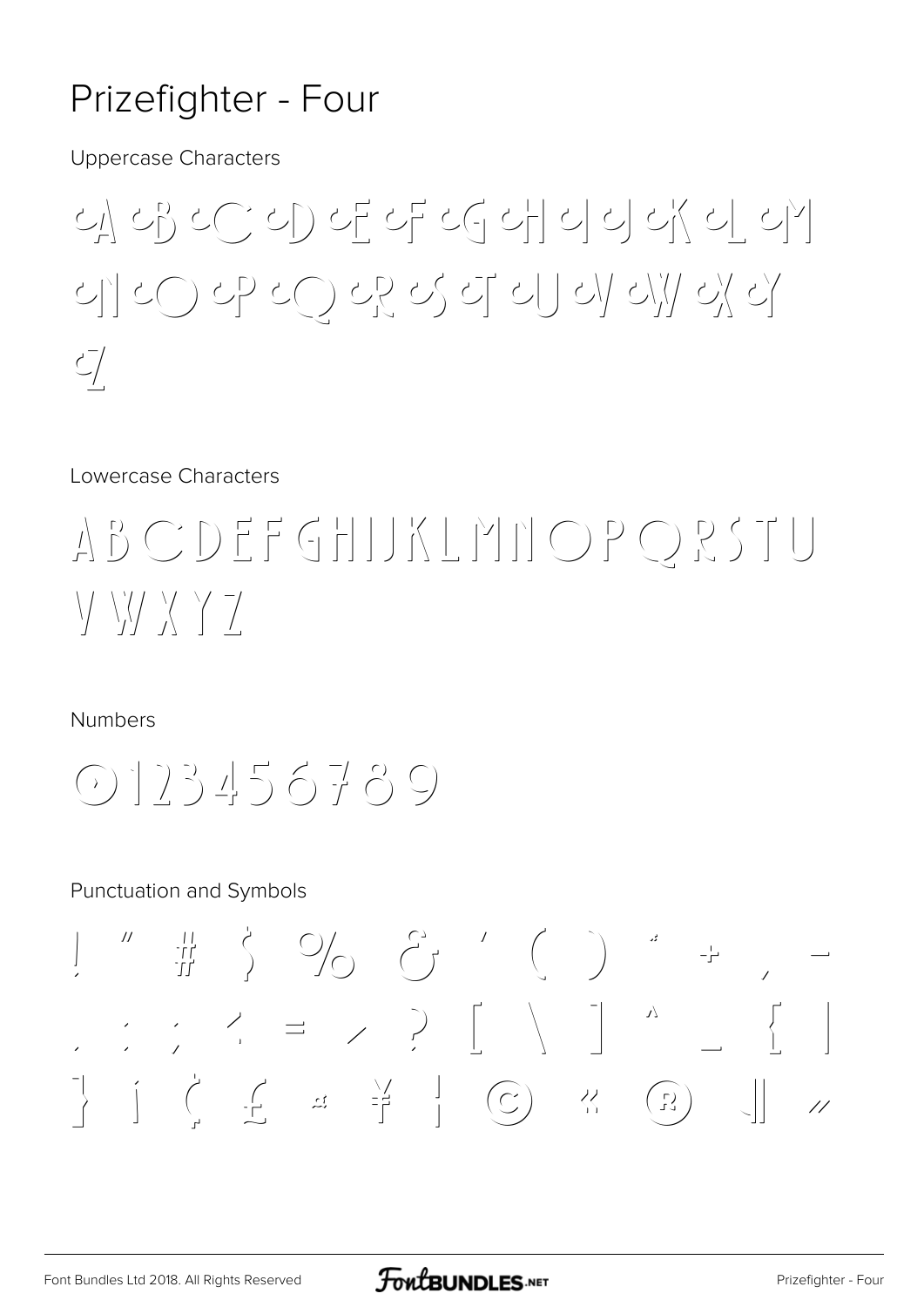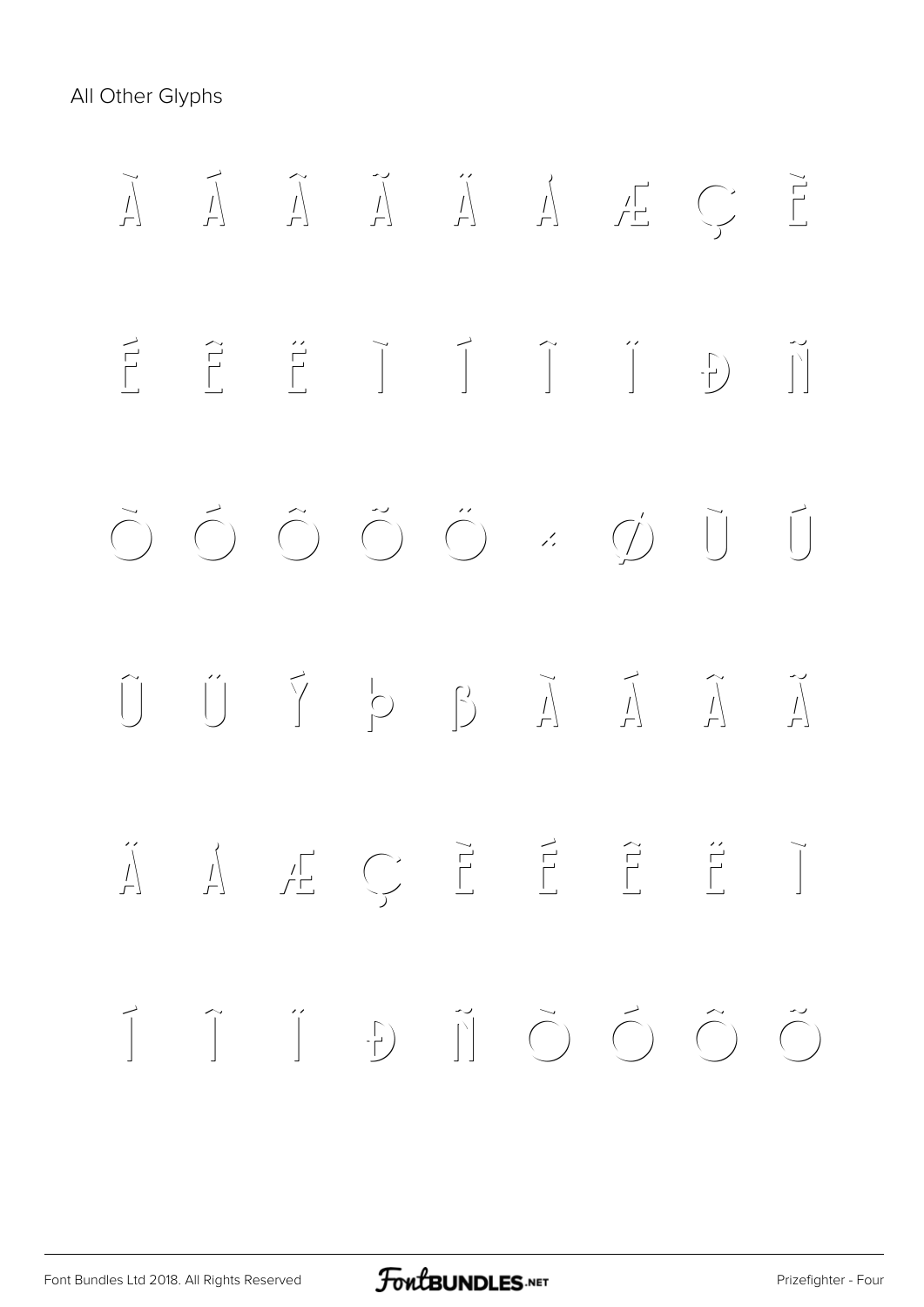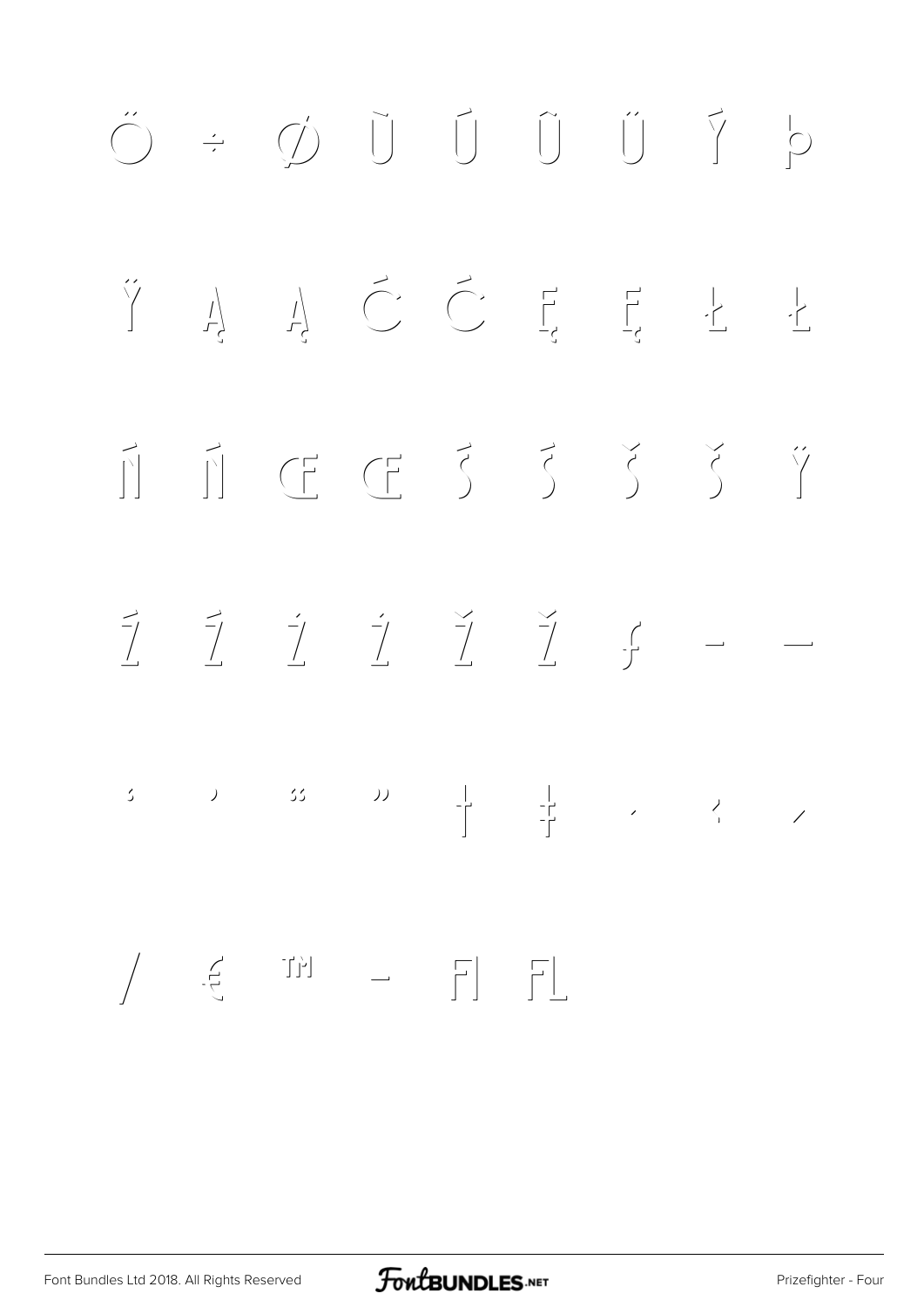#### Prizefighter - One

**Uppercase Characters** 

## $G$   $G$   $C$   $D$   $C$   $G$   $G$   $H$   $G$   $G$   $G$   $G$  $\boldsymbol{Q}$

Lowercase Characters

## ABCDEFGHIJKLMNOPQRSTU V W X Y 7

**Numbers** 

0123456789

**Punctuation and Symbols** 

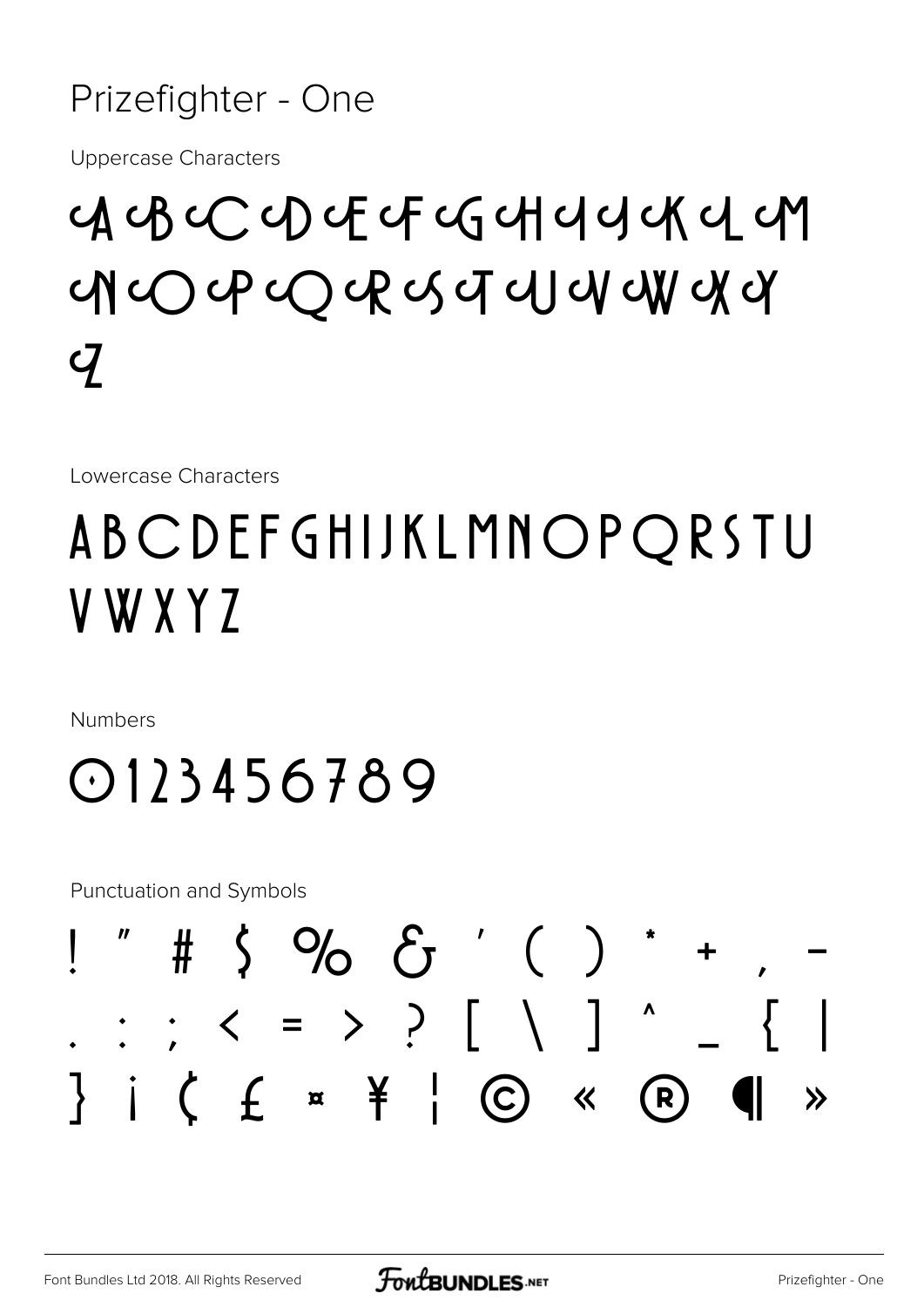## À Á Â Ã Ä Å Æ Ç È É Ê Ë Ì Í Î Ï Ð Ñ Ò Ó Ô Õ Ö × Ø Ù Ú Û Ü Ý Þ ß à á â ã ä å æ ç è é ê ë ì í î ï ð ñ ò ó ô õ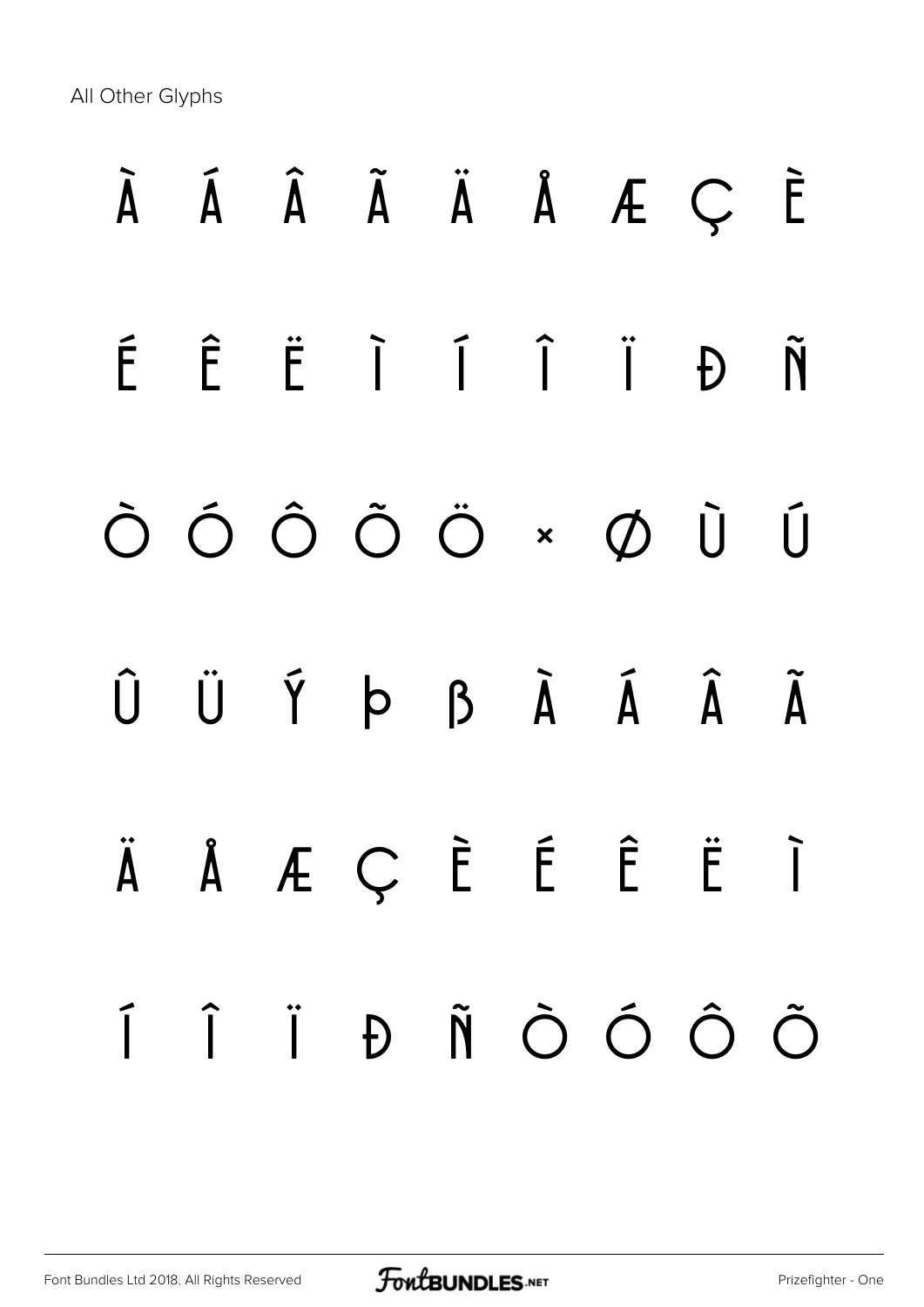#### Ö÷ØÙŰÛÜÝÞ Ÿ Ą Ą Ć Ć Ę Ę Ł  $\mathbf{t}$  $\tilde{N}$  (E E  $\tilde{S}$   $\tilde{S}$   $\tilde{S}$   $\tilde{S}$   $\tilde{Y}$ Ń Ź Ż Ż Ž Ž f  $\tilde{7}$  $\dagger$  $\frac{1}{2}$  . .  $\epsilon$  $\bullet$  $66$ "  $\rightarrow$ **TM**  $\left(\begin{array}{c} \pm \end{array}\right)$  $\frac{1}{2}$  $\mathsf{F}$  $\mathsf{F}$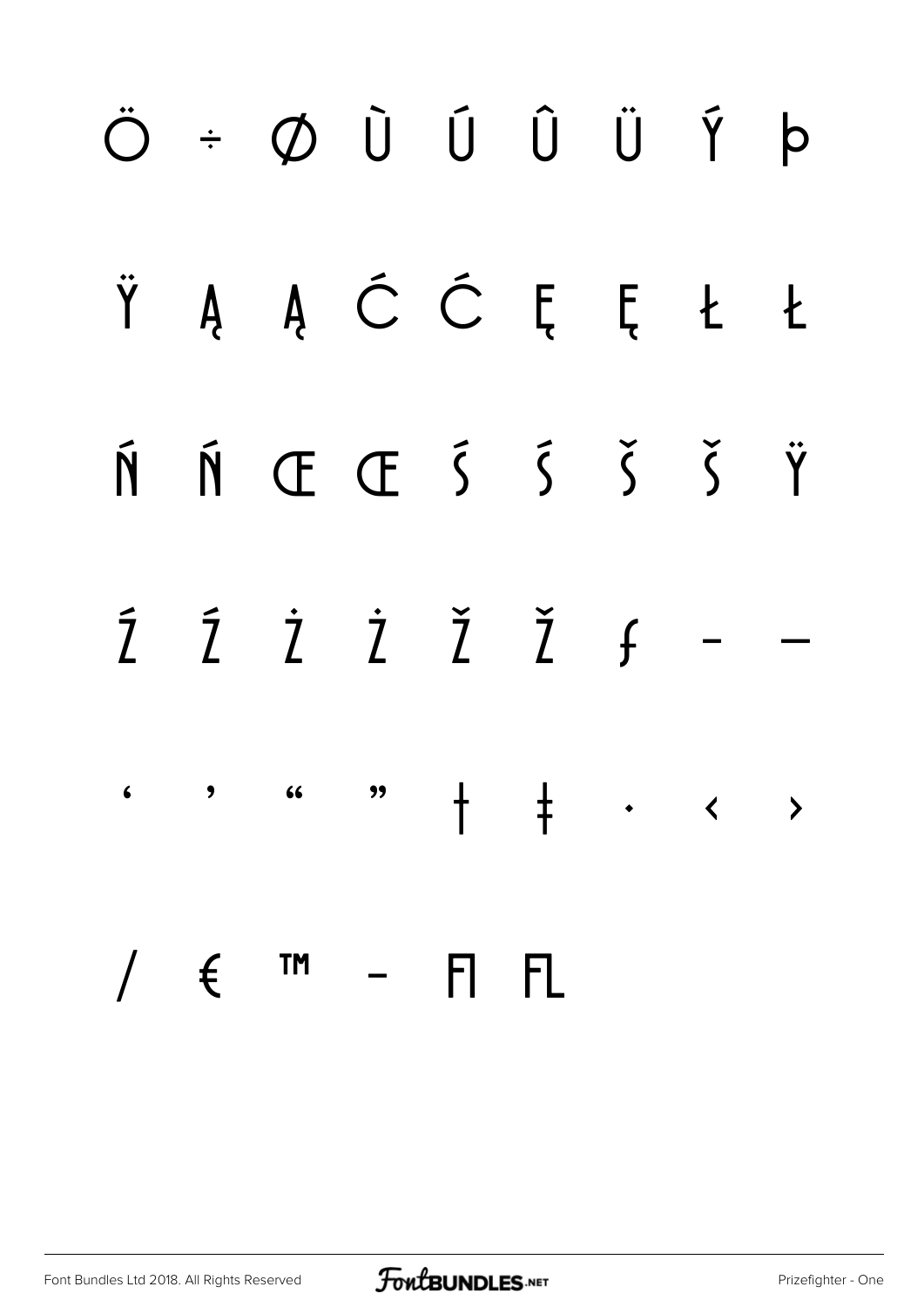#### Prizefighter - Three

**Uppercase Characters** 

## બ્રુબ્રુબ્ટબ્રુબ્ટબ્લ્લિબનિયન બ <u>सा</u>ं के स्टब्स्ट बन के बाद में बाद से बाद से बाद से बाद से बाद से बाद से बाद से बाद से बाद से बाद से बाद से ब

Lowercase Characters

## **ABCDEFGHIJKLMNOPQRSTU** VWXYZ

**Numbers** 



**Punctuation and Symbols** 

## $\cdot$  \$ \$ % &  $\cdot$  ( )  $: \cdot \cdot \cdot \cdot \cdot \cdot$ **JICE - FIG < G**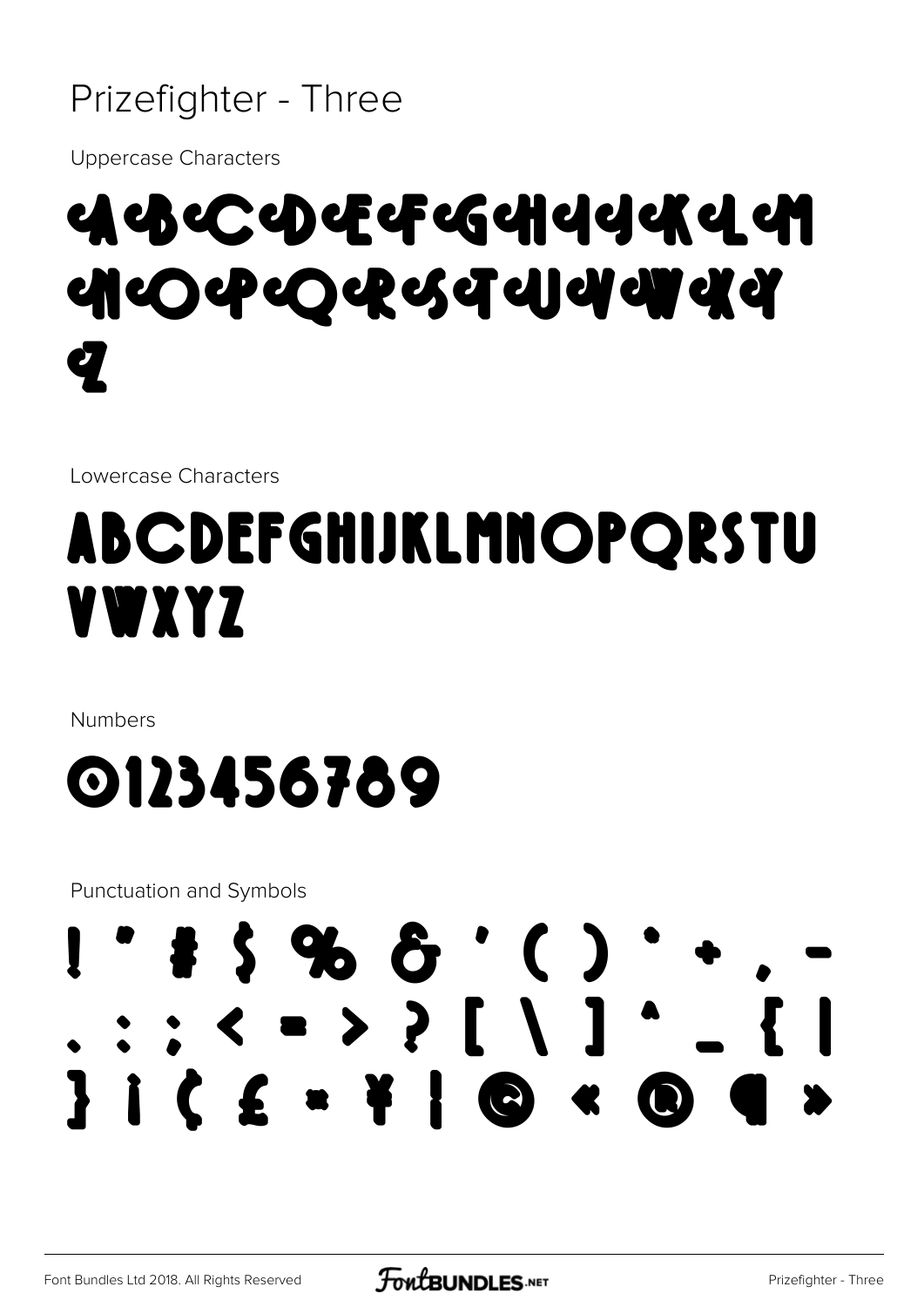# À Á Â Ã Ä Å Æ Ç È É Ê Ë Ì Í Î Ï Ð Ñ Ò Ó Ô Õ Ö × Ø Ù Ú Û Ü Ý Þ ß à á â ã ä å æ ç è é ê ë ì í î ï ð ñ ò ó ô õ

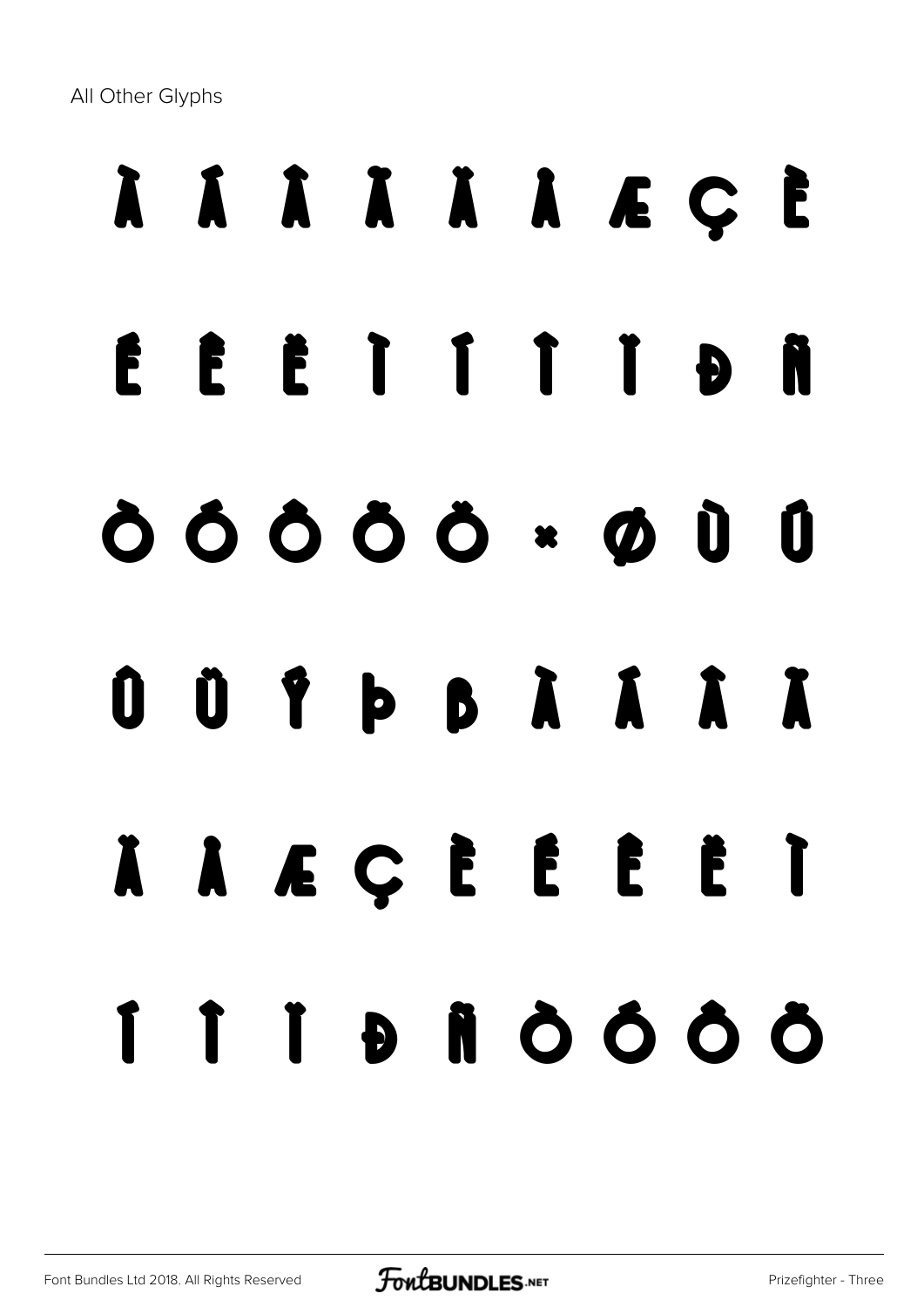## $\ddot{\mathbf{O}}$  +  $\mathbf{O}$   $\mathbf{O}$   $\mathbf{O}$   $\mathbf{O}$   $\mathbf{O}$   $\mathbf{O}$   $\mathbf{O}$ AAČĈEEŁŁ Ÿ  $A \times C$   $5$   $5$   $5$   $5$ Ñ 1111111  $\uparrow$   $\downarrow$  $\bullet$   $\bullet$  $\rightarrow$  $\boldsymbol{I}$ R  $\epsilon$   $\sim$   $\epsilon$

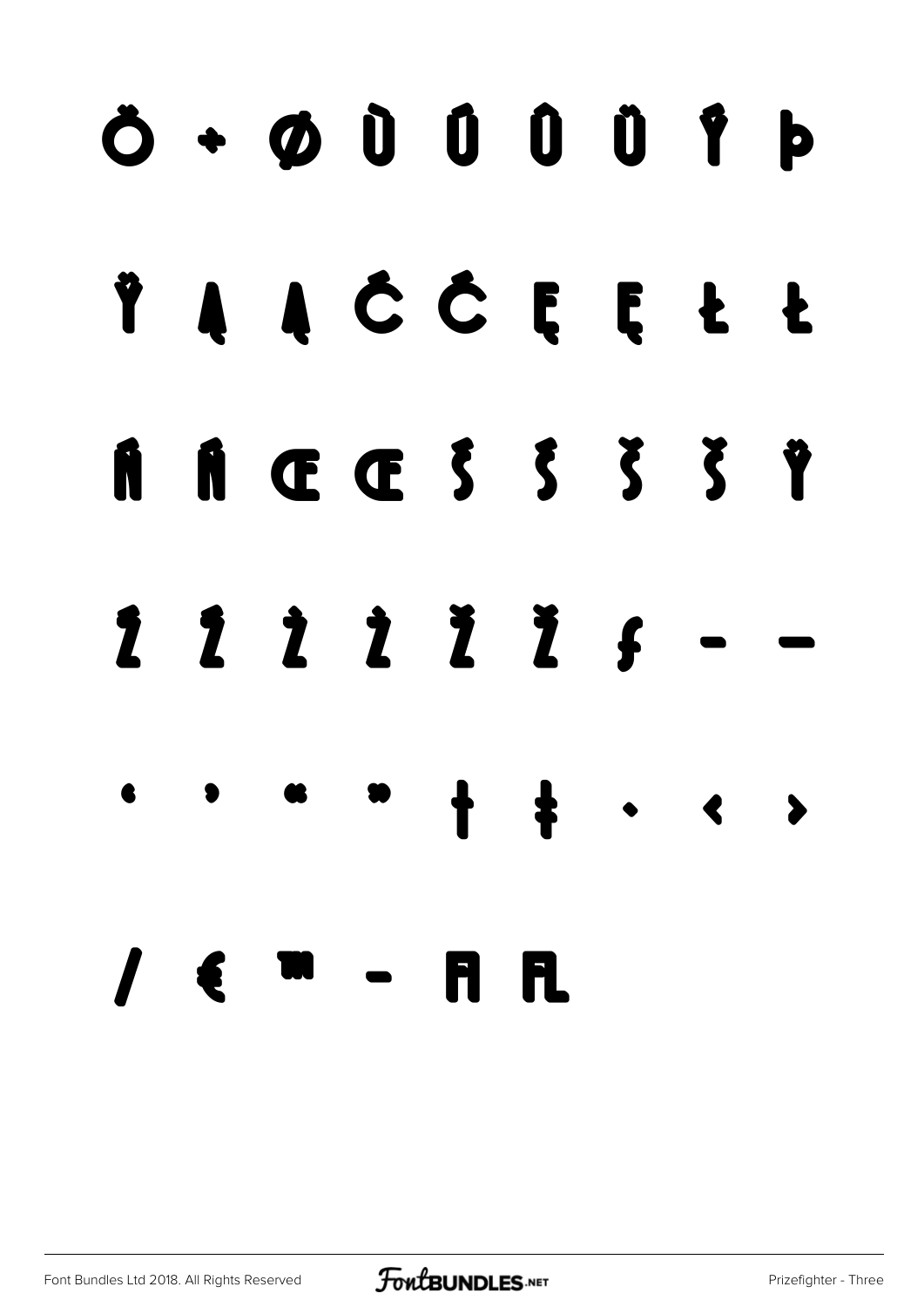#### Prizefighter - Two

**Uppercase Characters** 

 $\begin{array}{c} \mathcal{A}\mathcal{A}\mathcal{B}\mathcal{A} \mathcal{C} \mathcal{A} \mathcal{A} \mathcal{C} \mathcal{A} \mathcal{C} \mathcal{A} \mathcal{C} \mathcal{A} \mathcal{C} \mathcal{A} \mathcal{C} \mathcal{A} \mathcal{C} \mathcal{A} \mathcal{C} \mathcal{A} \mathcal{C} \mathcal{A} \mathcal{C} \mathcal{A} \mathcal{C} \mathcal{A} \mathcal{C} \mathcal{A} \mathcal{C} \mathcal{A} \mathcal{C} \mathcal{A} \mathcal{C} \mathcal{A} \mathcal{C}$ OPCRUTUUWA  $\subset \mathbb{N}$  $\mathcal{q}$ 

Lowercase Characters

## ABCDEFGHIJKLMNOPORSTU V W X Y 7

**Numbers** 



**Punctuation and Symbols** 

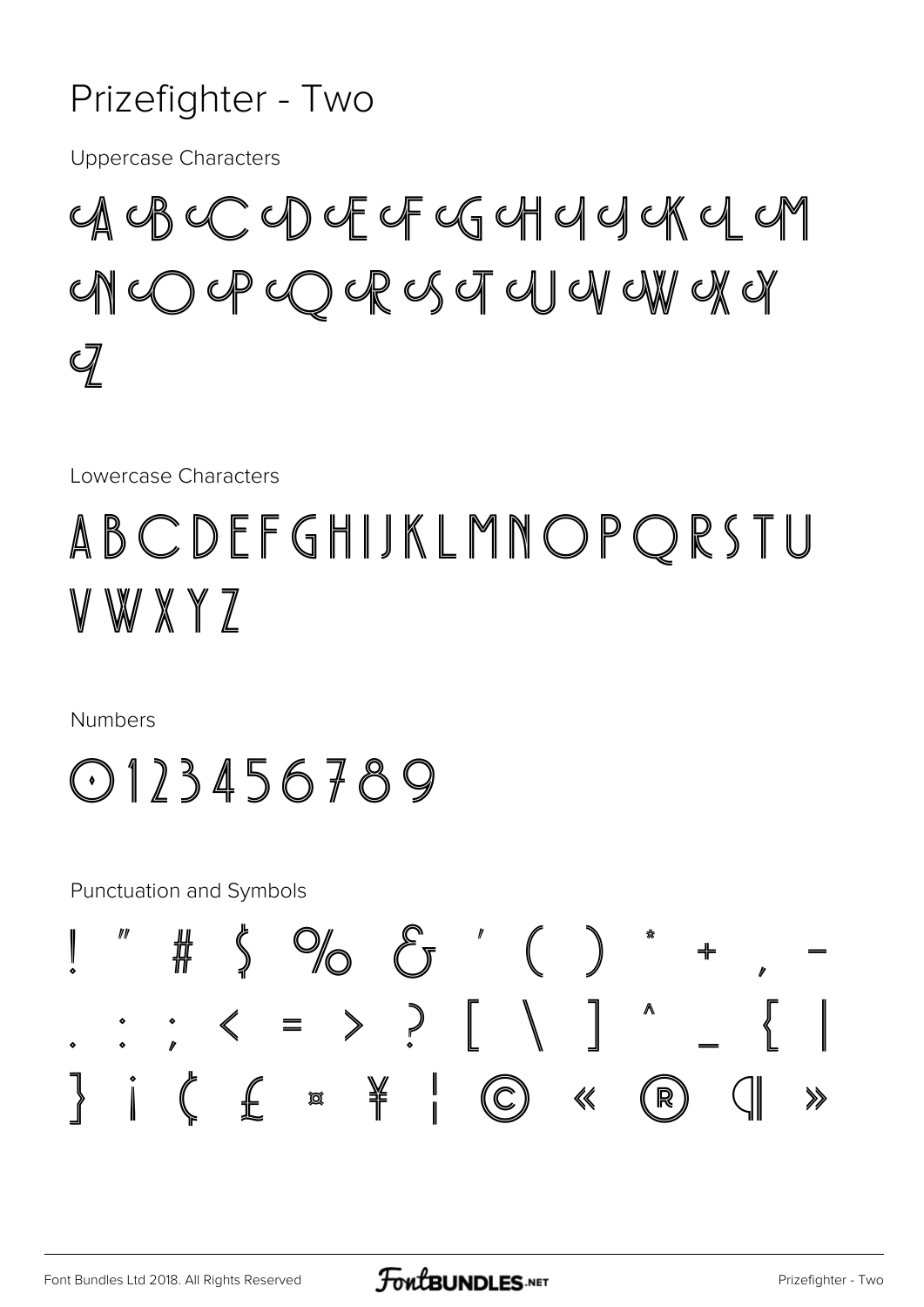## À Á Â Ã Ä Å Æ Ç È É Ê Ë Ì Í Î Ï Ð Ñ Ò Ó Ô Õ Ö × Ø Ù Ú Û Ü Ý Þ ß à á â ã ä å æ ç è é ê ë ì í î ï ð ñ ò ó ô õ